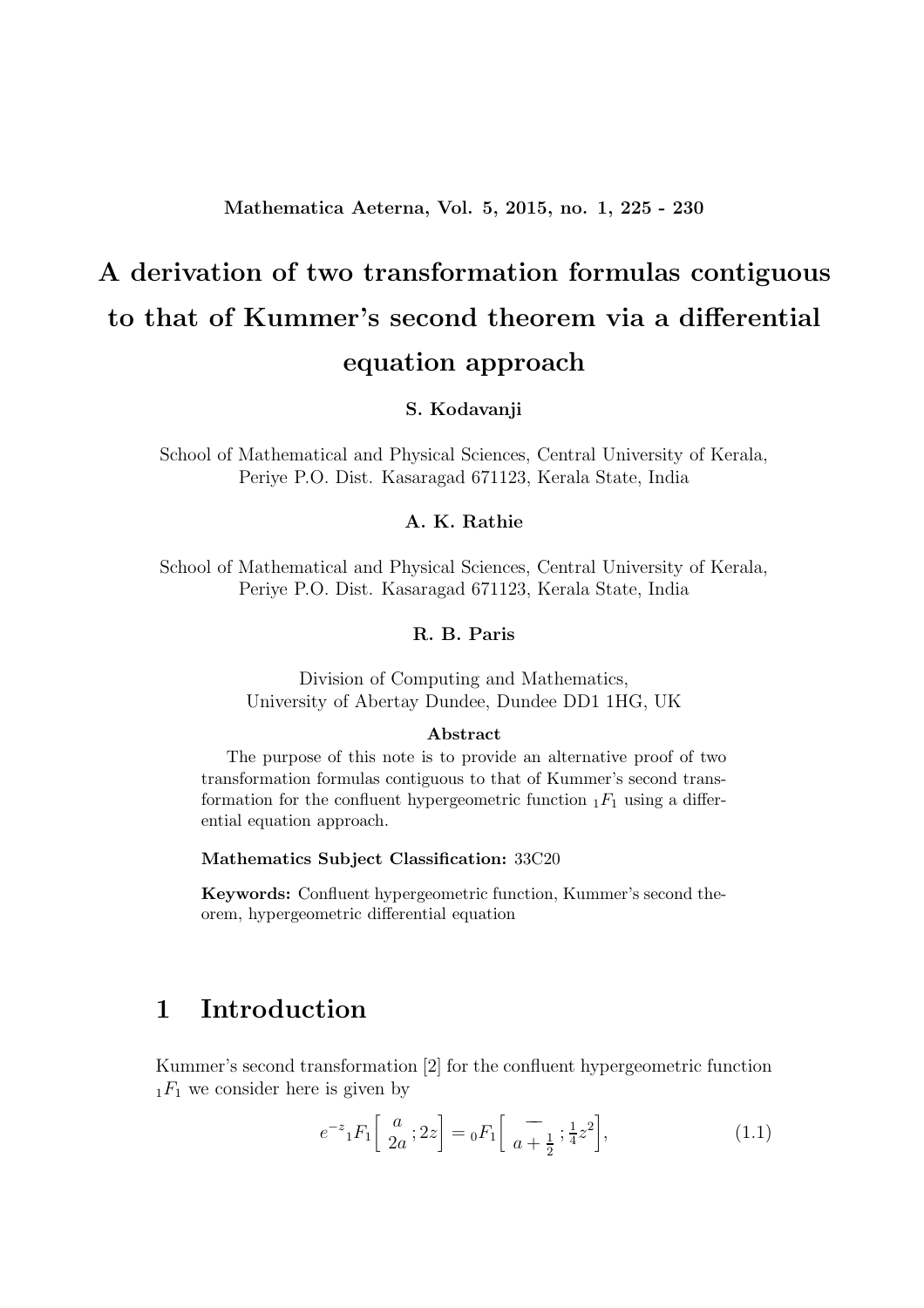valid when 2a is neither zero nor a negative integer. In the standard text of Rainville [5, p. 126], the transformation (1.1) was derived using the differential equation satisfied by  $_1F_1$ . Bailey [1] re-derived this result by employing the Gauss second summation theorem and in 1998, Rathie and Choi [6] obtained the result by employing the classical Gauss summation theorem.

In 1995, Rathie and Nagar [7] established two transformation formulas contiguous to (1.1) using contiguous forms of Gauss' second summation theorem [3]. These are given in the following theorem.

**Theorem 1.** If  $2a \pm 1$  is neither zero or a negative integer, respectively, then

$$
e^{-z} {}_1F_1\left[\begin{array}{c} a \\ 2a+1 \end{array}; 2z\right] = {}_0F_1\left[\begin{array}{c} - \\ a+\frac{1}{2} \end{array}; \frac{1}{4}z^2\right] - \frac{z}{2a+1} {}_0F_1\left[\begin{array}{c} - \\ a+\frac{3}{2} \end{array}; \frac{1}{4}z^2\right] \tag{1.2}
$$

and

$$
e^{-z} {}_1F_1\left[\begin{array}{c} a \\ 2a-1 \end{array}; 2z\right] = {}_0F_1\left[\begin{array}{c} - \\ a-\frac{1}{2} \end{array}; \frac{1}{4}z^2\right] + \frac{z}{2a-1} {}_0F_1\left[\begin{array}{c} - \\ a+\frac{1}{2} \end{array}; \frac{1}{4}z^2\right]. \tag{1.3}
$$

Here we give an alternative demonstration of the contiguous transformations (1.2) and (1.3) by adopting the differential equation approach employed by Rainville. It is worth remarking that these transformations cannot be derived completely by the hypergeometric differential equation, but that a related second-order differential equation has to be solved by the standard Frobenius method.

Before we give our alternative derivation of  $(1.2)$  and  $(1.3)$  in Section 3, we first present an outline of the arguments employed by Rainville [5, p. 126] to establish the Kummer transformation (1.1).

## 2 Derivation of (1.1) by Rainville's method

The confluent hypergeometric function  $_1F_1(a;b;x)$  satisfies the differential equation [4, Eq. (13.2.1)]

$$
x\frac{d^2w}{dx^2} + (b-x)\frac{dw}{dx} - aw = 0.
$$
 (2.1)

If we put  $b = 2a$ , make the change of variable  $x \to 2z$  and let  $w = e^z y$ , then (2.1) becomes

$$
z\frac{d^2y}{dz^2} + 2a\frac{dy}{dz} - zy = 0,
$$
\n
$$
(2.2)
$$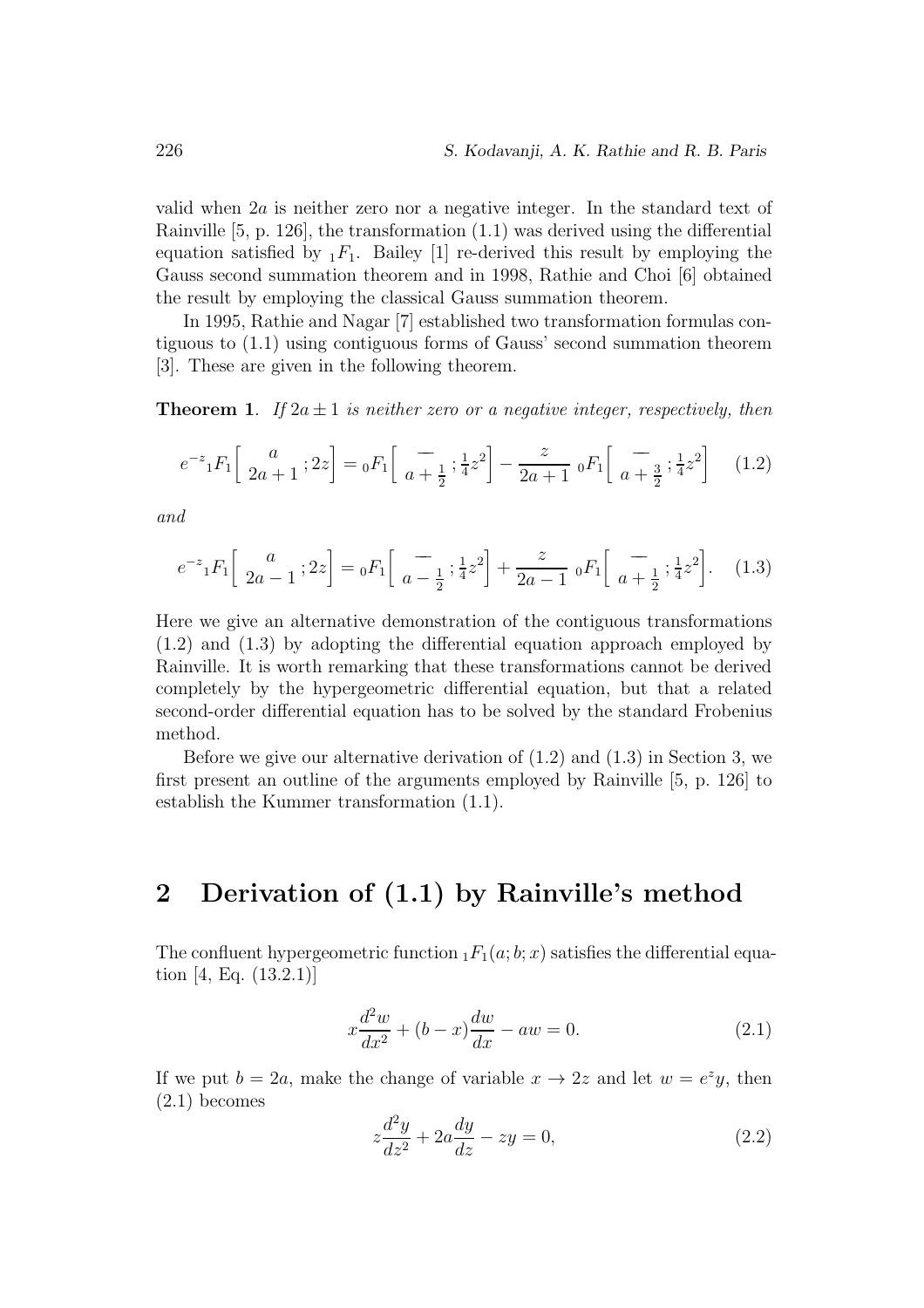Two transformation formulas 227

of which one solution is (when  $2a \neq 0, -1, -2, \ldots$ )

$$
y = e^{-z} {}_1F_1 \left[ \begin{array}{c} a \\ 2a \end{array}; 2z \right]. \tag{2.3}
$$

The differential equation (2.2) is invariant under the change of variable from z to  $-z$ . Hence, if we introduce the new independent variable  $\sigma = z^2/4$ the equation describing  $y$  becomes

$$
\sigma^2 \frac{d^2 y}{d\sigma^2} + (a + \frac{1}{2})\sigma \frac{dy}{d\sigma} - \sigma y = \left\{ \sigma \frac{d}{d\sigma} \left( \sigma \frac{d}{d\sigma} + a - \frac{1}{2} \right) - \sigma \right\} y = 0, \quad (2.4)
$$

which is the differential equation for the  $_0F_1$  function. Two linearly independent solutions are given by [4, §16.8(ii)]  $_0F_1(-;a+\frac{1}{2})$  $(\frac{1}{2}; \sigma)$  and  $\sigma^{\frac{1}{2} - a}$  of  $F_1(-; \frac{3}{2} (a; \sigma)$ , so that if  $a + \frac{1}{2}$  $\frac{1}{2}$  is non-integral (that is, if 2*a* is not an odd integer)

$$
y = A_0 F_1 \left[ \frac{-}{a + \frac{1}{2}}; \frac{1}{4} z^2 \right] + B z^{1 - 2a} {}_0 F_1 \left[ \frac{-}{\frac{3}{2} - a}; \frac{1}{4} z^2 \right],
$$

where  $A$  and  $B$  are arbitrary constants.

But the differential equation  $(2.4)$  also has the solution  $(2.3)$ . Hence we must have

$$
e^{-z} {}_1F_1\Big[\begin{array}{c} a \\ 2a \end{array}; 2z \Big] = A {}_0F_1\Big[\begin{array}{c} - \\ a+\frac{1}{2} \end{array}; \frac{1}{4}z^2 \Big] + B z^{1-2a} {}_0F_1\Big[\begin{array}{c} - \\ \frac{3}{2}-a \end{array}; \frac{1}{4}z^2 \Big].
$$

The left-hand side and the first member on the right-hand side of the above expression are both analytic at  $z = 0$ , but the remaining term is not due to the presence of the factor  $z^{1-2a}$ . Hence  $B = 0$  and by considering the terms at  $z = 0$  it is easily seen that  $A = 1$ . When 2a is an odd positive integer, the second solution in  $(2.4)$  involves a log z term, and the same argument shows that  $A = 1, B = 0$ . This leads to the required transformation given in (1.1).

### 3 An alternative derivation of Theorem 1

We first establish the contiguous transformation (1.2). With  $b = 2a + 1$  in (2.1) and the change of variable  $x \to 2z$  we obtain, with  $w = e^z y$ ,

$$
z\frac{d^2y}{dz^2} + (2a+1)\frac{dy}{dz} + (1-z)y = 0,
$$
\n(3.1)

of which a solution is consequently (when  $2a + 1 \neq 0, -1, -2, \ldots$ )

$$
y = e^{-z} {}_1F_1\left[\begin{array}{c} a \\ 2a+1 \end{array}; 2z\right].
$$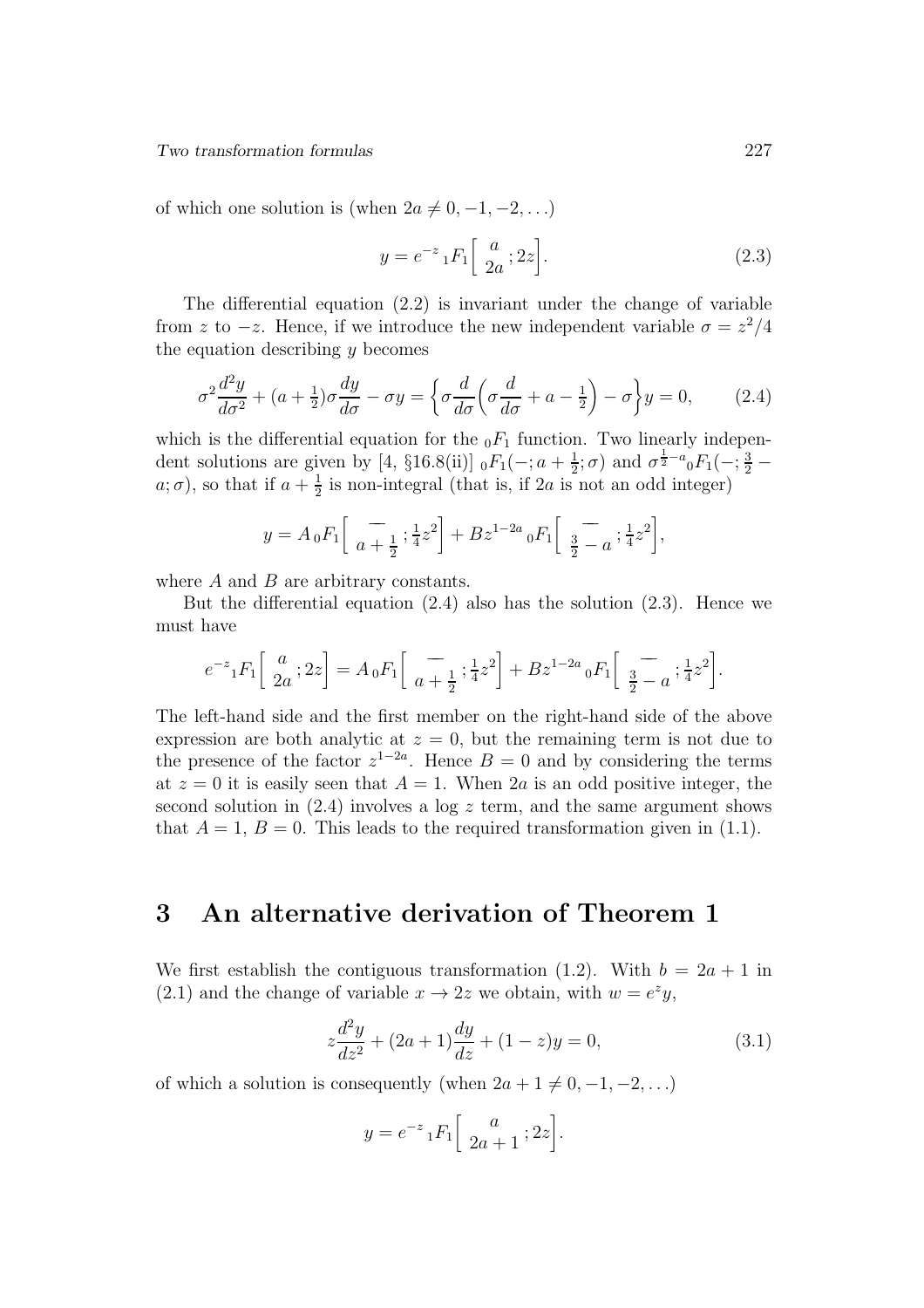The differential equation  $(3.1)$  is not invariant under the change of variable z to  $-z$ , and so we cannot reduce it to the differential equation for  $_0F_1$ .

Inspection of (3.1) shows that the point  $z = 0$  is a regular singular point. Accordingly, we seek two linearly independent solutions of (3.1) by the Frobenius method and let

$$
y = z^{\lambda} \sum_{n=0}^{\infty} c_n z^n \qquad (c_0 \neq 0), \tag{3.2}
$$

where  $\lambda$  is the indicial exponent. Substitution of this form for y in (3.1) then leads after a little simplification to

$$
\sum_{n=0}^{\infty} c_n z^{n-1} (n + \lambda)(n + \lambda + 2a) + \sum_{n=0}^{\infty} c_n z^n (1 - z) = 0.
$$

The coefficient of  $z^{-1}$  must vanish to yield the indicial equation

$$
\lambda(\lambda + 2a) = 0,
$$

so that  $\lambda = 0$  and  $\lambda = -2a$ . Equating the coefficients of  $z^n$  for non-negative integer  $n$ , we obtain

$$
c_1 = \frac{-c_0}{(1+\lambda)(1+\lambda+2a)}, \qquad c_n = \frac{c_{n-2} - c_{n-1}}{(n+\lambda)(n+\lambda+2a)} \qquad (n \ge 2). \tag{3.3}
$$

With the choice  $\lambda = 0$ , we have

$$
c_1 = \frac{-c_0}{(2a+1)},
$$
  $c_n = \frac{c_{n-2} - c_{n-1}}{n(n+2a)}$   $(n \ge 2).$ 

Solution of this three-term recurrence with the help of Mathematica generates the values given by

$$
c_{2n} = \frac{2^{-2n}c_0}{n!\,(a+\frac{1}{2})_n}, \qquad c_{2n+1} = \frac{2^{-2n}c_1}{n!\,(a+\frac{3}{2})_n},
$$

the general values being established by induction. Substitution in (3.2) then yields one solution of (3.1) given by

$$
y_1 = c_0 \left\{ {}_0F_1 \left[ \frac{-}{a + \frac{1}{2}}; \frac{1}{4}z^2 \right] - \frac{z}{2a + 1} {}_0F_1 \left[ \frac{-}{a + \frac{3}{2}}; \frac{1}{4}z^2 \right] \right\}.
$$

A second solution is obtained by taking  $\lambda = -2a$  in (3.3) to yield

$$
c_1 = \frac{c_0}{(2a-1)},
$$
  $c_n = \frac{c_{n-2} - c_{n-1}}{n(n-2a)}$   $(n \ge 2).$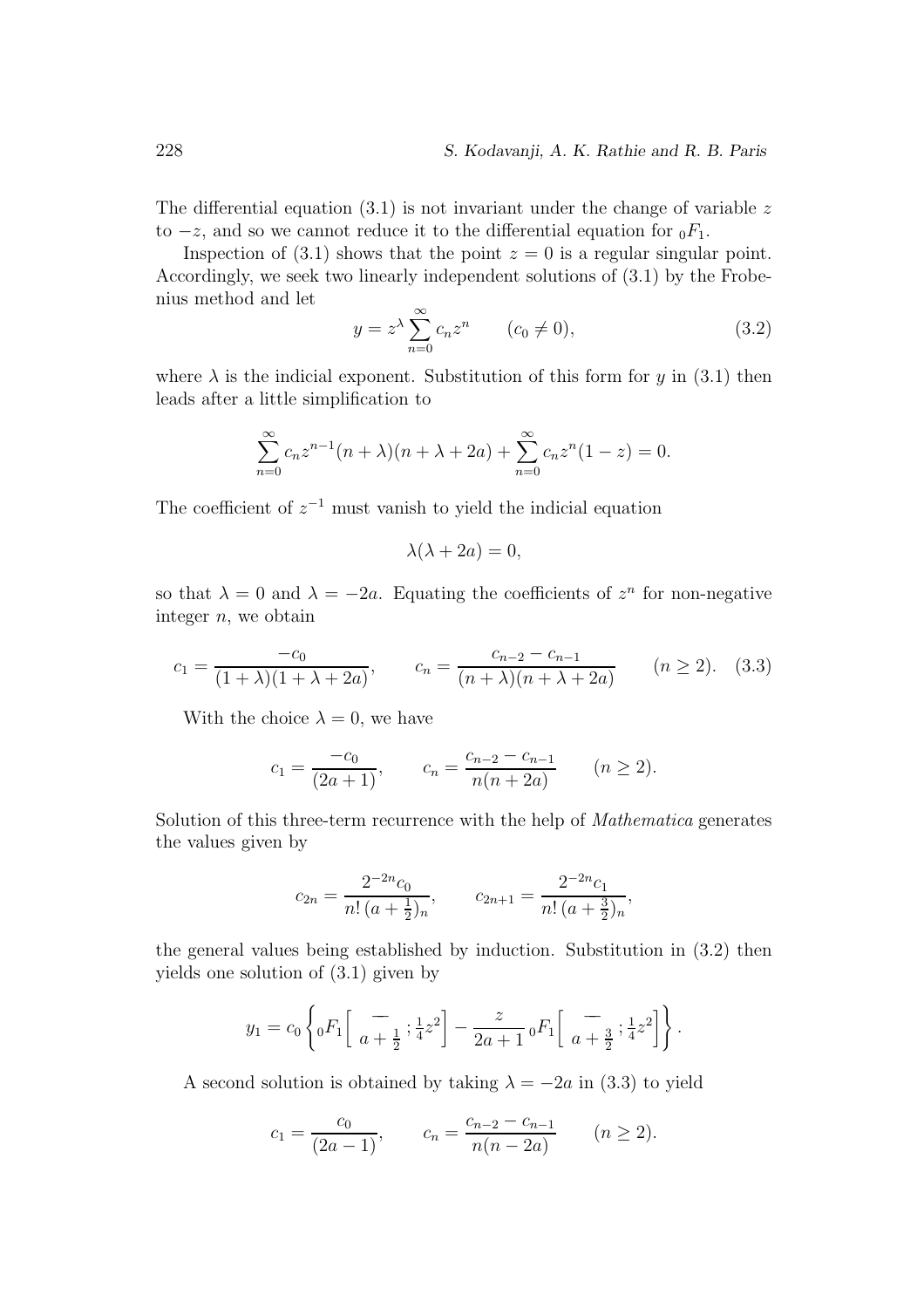This generates the values (provided  $2a \neq 1, 2, \ldots$ )

$$
c_{2n} = \frac{2^{-2n}c_0}{n!\left(\frac{1}{2} - a\right)_n}, \qquad c_{2n+1} = \frac{2^{-2n}c_1}{n!\left(\frac{3}{2} - a\right)_n}.
$$

A second solution of (3.1) is therefore given by

$$
y_2 = c_0 z^{-2a} \left\{ {}_0F_1 \left[ \frac{-}{\frac{1}{2} - a} ; \frac{1}{4} z^2 \right] - \frac{z}{1 - 2a} {}_0F_1 \left[ \frac{-}{\frac{3}{2} - a} ; \frac{1}{4} z^2 \right] \right\}.
$$

It then follows, provided  $2a + 1$  is neither zero nor a negative integer, that there exist constants  $A$  and  $B$  such that

$$
e^{-z} {}_0F_1\left[\begin{array}{c} a \\ 2a+1 \end{array}; 2z\right] = Ay_1 + By_2. \tag{3.4}
$$

Now the left-hand side of (3.4) and the solution  $y_1$  are both analytic at  $z = 0$ , whereas the solution  $y_2$  is not analytic at  $z = 0$  due to the presence of the factor  $z^{-2a}$ . Hence  $B = 0$  and, by putting  $z = 0$  in (3.4), it is easily seen that  $A = 1$ . When  $2a = 1, 2, \ldots$ , the indicial exponents differ by an integer and  $y_2$ may involve a term in log z; we again have  $A = 1, B = 0$ . This then yields the result stated in (1.2).

A similar procedure can be employed to establish the contiguous transformation in (1.3). Putting  $b = 2a - 1$  in (2.1) and carrying out the same sequence of transformations, we obtain the differential equation satisfied by (when  $2a - 1 \neq 0, -1, -2, \ldots$ )

$$
y = e^{-z} {}_0F_1 \left[ \begin{array}{c} a \\ 2a - 1 \end{array} ; 2z \right] \tag{3.5}
$$

in the form

$$
z\frac{d^2y}{dz^2} + (2a - 1)\frac{dy}{dz} - (1 + z)y = 0.
$$
 (3.6)

Substitution of (3.2) then leads to the three-term recurrence for the coefficients  $c_n$ 

$$
c_1 = \frac{c_0}{(1+\lambda)(\lambda+2a-1)}, \qquad c_n = \frac{c_{n-2} + c_{n-1}}{(n+\lambda)(n+\lambda+2a-2)} \quad (n \ge 2),
$$

subject to the indicial equation  $\lambda(\lambda + 2a - 2) = 0$ . The choice of indicial exponent  $\lambda = 0$  yields the values of the coefficients given by

$$
c_{2n} = \frac{2^{-2n}c_0}{n!\left(a - \frac{1}{2}\right)_n}, \qquad c_{2n+1} = \frac{2^{-2n}c_1}{n!\left(a + \frac{1}{2}\right)_n},
$$